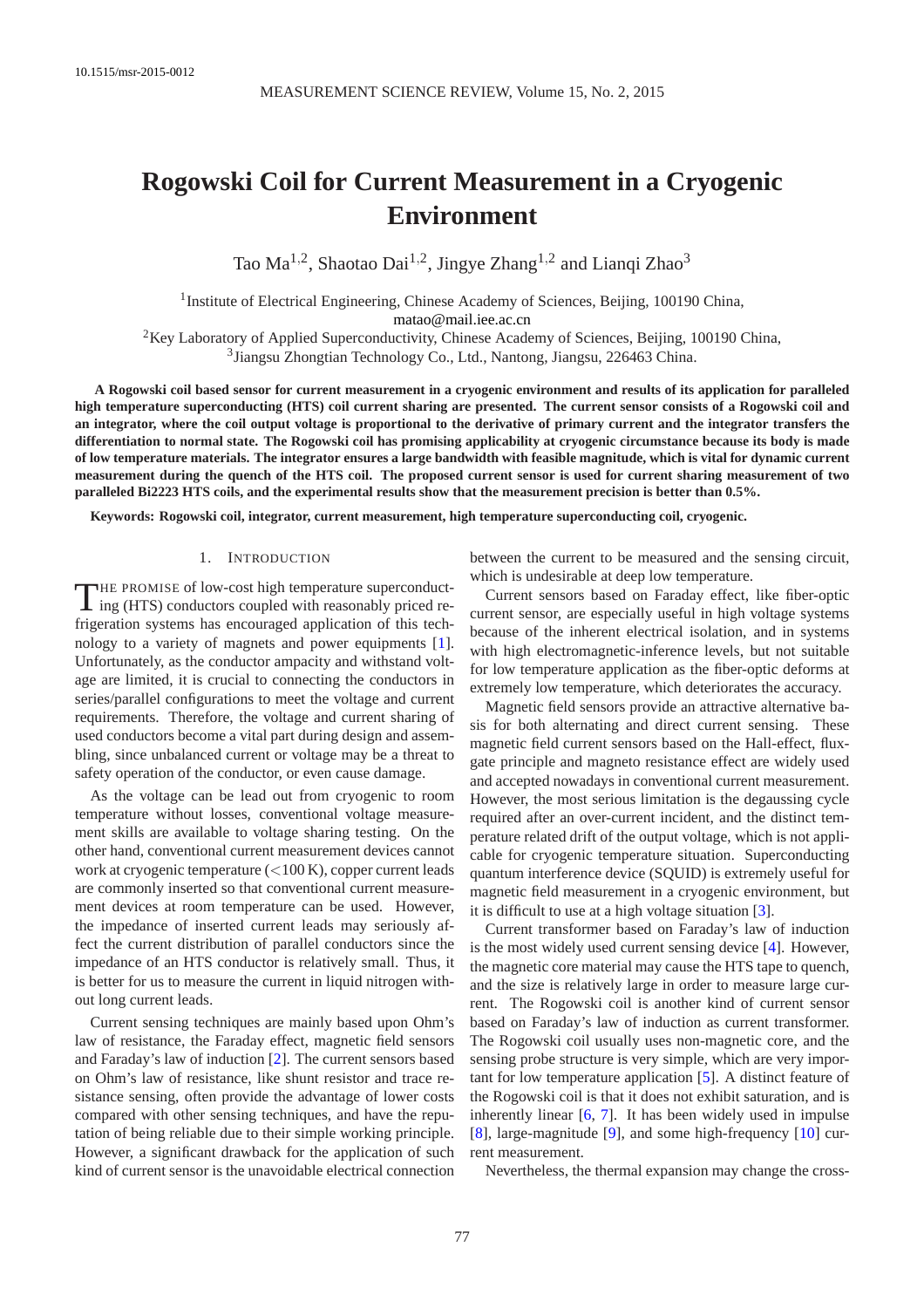sectional area of the coil, which is extremely apparent in a liquid nitrogen environment and affects the accuracy. On the other hand, compared with the current transformer, the sensitivity of the Rogowski coil is small. More turns on the coil or large integrator gain could increase the sensitivity. However, more turns increase the self-inductance and distributed capacitance, whereas a higher integrator gain requires an amplifier with large gain-bandwidth product, which reduces the circuit bandwidth [11]. A bandwidth of 2.5 kHz is enough for the measurement of power grid current harmonics [12], and we could have a trade-off between the bandwidth and the number of turns [13]. When plunged at cryogenic temperature, the coil resistance, distributed capacitance, and self-inductance are all changing, which changes the coil output voltage.

This paper solves the problem of alternating dynamic current measurement at cryogenic temperature using the Rogowski coil. Considering the measurement requirement of the developed superconducting equipment, a Rogowski coil with a bandwidth of  $1.67 \sim 2000 \text{ Hz}$  is developed, and the thermal expansion and essential impedance change of the coil from room temperature to cryogenic temperature are discussed. The cross-sectional area change may extremely affect the measurement accuracy, thus the materials for both coil core and turns are carefully selected as Stycast 2850 FT and copper, since they have relatively small and similar thermal expansion coefficient and low-temperature characteristics. Consequently, the current sharing of paralleled HTS coils is measured using those calibrated low temperature Rogowski coil current sensors. The experimental results show that the developed Rogowski coil has an accuracy around 0.5% at low temperature with the frequency of 1.67 Hz  $\sim 2000$  Hz and current range of 100 Arms  $\sim$  2000 A, and we could acquire exactly the current distribution of paralleled HTS coils.

# 2. PRINCIPLE OF THE ROGOWSKI COIL CURRENT SENSOR

2.1. Fundamentals



Fig. 1: Rogowski coil with an integrator

The basic layout of a current sensor using the Rogowski coil is shown in Fig. 1, where the Rogowski coil usually comprises an annular core with a turn of uniform density and area [14]. According to Faraday's law of induction, an AC (alternating current) primary current  $i_p(t)$  generates an AC mag-

netic flux  $\phi(t)$  in the cross-section area  $D_c$  surrounded by the turns. Consequently, the AC magnetic flux  $\phi(t)$  induces the electromotive force  $E(t)$ . It is not difficult to find that the electromotive force  $E(t)$  is proportional to the differential of primary current  $i_p(t)$ . Therefore, an integrator is necessary for the sensor.

The working principle starts with Ampere's law that defines the path integral of the magnetic flux density *B* inside the coil

$$
\oint_{\Omega_L} \vec{B} \cdot d\vec{l} = \mu_0 i_p(t) \tag{1}
$$

The primary conductor current  $i_p(t)$  flows through the area enclosed by turn  $\Omega_L$ . To simplify the theoretical analysis, we assume that:

A0. The cross section diameter of the Rogowski coil is much smaller than its radius.

A1. The current  $i_p(t)$  is centered inside the Rogowski coil. A2. The cross-section of the Rogowski coil is the same for the full length of the core.

A3. The turn around the core is uniform.

#### 2.2. Error source caused by thermal expansion



Fig. 2: Rectangular section

A Rogowski coil with rectangular section is shown in Fig. 2, where *dint* and *dext* are the internal and external diameters, respectively, and 2*h* denotes the height of the coil. With the above assumption A0-A1 and (1), the magnetic flux density *B* at one spot at distance  $r_C$  from the coil becomes

$$
B = \frac{\mu_0 i_p(t)}{2\pi r_C} \tag{2}
$$

where  $r_C$  is the distance from the axis of primary current lead to the specific spot on the coil, and  $\mu_0 = 4\pi \times 10^{-7}$  H/m is space permeability. By applying the Faraday's law of induction and (2), a measured current  $i_p(t)$  induces an AC magnetic flux  $\phi_i(t)$  in one turn,

$$
\phi_j(t) = \frac{\mu_0 i_p(t)}{2\pi} \int_{-h}^{h} \int_{d_{int}/2}^{d_{ext}/2} \frac{1}{x} dx dy = \frac{\mu_0 i_p(t) h}{\pi} \ln \frac{d_{ext}}{d_{int}} \quad (3)
$$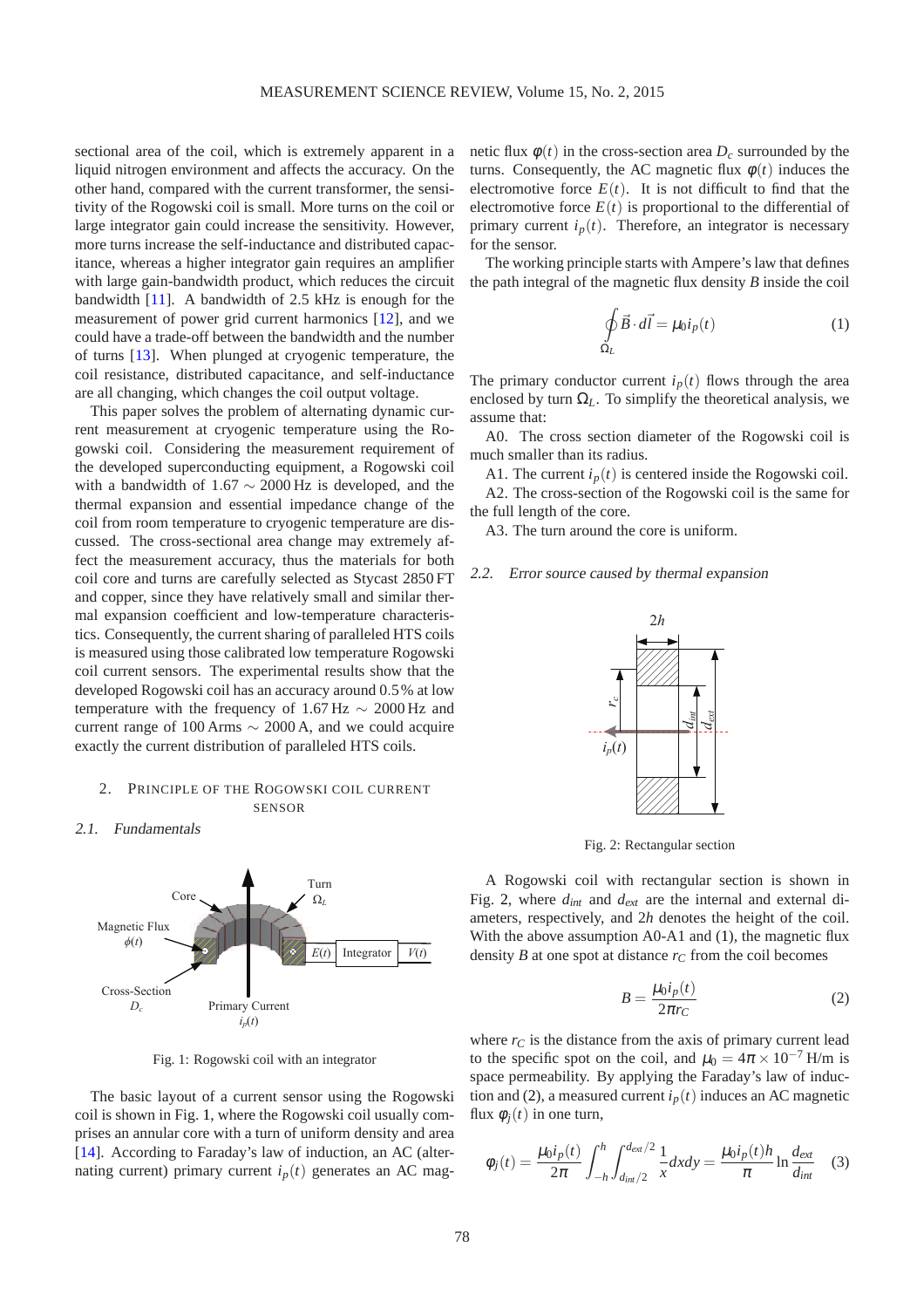According to A2, if the cross-section of the Rogowski coil is the same for the full length of the core, the electromotive force in the Rogowski coil is

$$
E(t) = \sum_{j=1}^{N} -\frac{d\phi_j(t)}{dt} = -\frac{\mu_0 N h}{\pi} \ln \frac{d_{ext}}{d_{int}} \frac{di_p(t)}{dt}
$$
 (4)

where  $N$  is the number of turns. From the above equation  $(4)$ , the electromotive force  $E(t)$  is proportional to the derivative of the primary current  $i_p(t)$ . Therefore, the transfer function between the primary current and the electromotive force becomes

$$
E(s) = -sN\phi_j(s) = -s \cdot \frac{\mu_0 N h}{\pi} \cdot \ln \frac{d_{ext}}{d_{int}} \cdot i_p(s) \tag{5}
$$

The above (4) is the foundation for using the Rogowski coil for current measurement. It is based on the assumption A2, that the cross-section of the Rogowski coil is the same for the full length of the core, which is reasonable in common application. However, the shape and circuit parameters of the coil vary when soaked into liquid nitrogen. Although the variation of dimensions will lead particularly to variation of crosssection area *Dc*, some relation between the dimensions will remain the same. Nevertheless, it is important for us to investigate the effect of such low temperature around 77K. The impact of geometry change on magnetic flux  $\phi_i(t)$  is:

$$
\frac{\partial \phi_j(t)}{\partial h} = \frac{\mu_0 i_p(t)}{\pi} \ln \frac{d_{ext}}{d_{int}}
$$
(6a)

$$
\frac{\partial \phi_j(t)}{\partial R} = \frac{\mu_0 i_p(t) h}{\pi} \frac{1}{d_{ext}} \tag{6b}
$$

$$
\frac{\partial \phi_j(t)}{\partial r} = -\frac{\mu_0 i_p(t) h}{\pi} \frac{1}{d_{int}} \tag{6c}
$$

Thus,

$$
\partial \phi_j(t) = \frac{\mu_0 i_p(t)}{\pi} \left[ \ln \frac{d_{ext}}{d_{int}} \cdot \partial h + h \left( \frac{\partial d_{ext}}{d_{ext}} - \frac{\partial d_{int}}{d_{int}} \right) \right] \tag{7}
$$

Therefore, the impact of geometry change on the electromotive force becomes

$$
\partial E(s) = -\frac{\mu_0 N s i_p(s)}{\pi} \left[ \ln \frac{d_{ext}}{d_{int}} \cdot \partial h + h \left( \frac{\partial d_{ext}}{d_{ext}} - \frac{\partial d_{int}}{d_{int}} \right) \right] \tag{8}
$$

**Remark 1.** *From* (8)*, the output of a Rogowski coil with rectangular section is proportional changes to the axial and radial variation. As the value of* 2*h decreases, the signal gain decreases proportionally, namely, a variation by height results in the same percentage of measurement error. However, the variation of height does not affect the phase. It is not difficult to find that the error caused by coil external diameter dext is similar to that of coil height* 2*h. However, compared with external diameter dext, the internal diameter dint enlarges, and the signal gain increases.*



Fig. 3: Lumped-element model of a Rogowski coil

Fig. 3 shows the lumped-element model of a Rogowski coil, where  $R_0$ ,  $L_0$ ,  $C_0$  are the lumped resistance, inductance and capacitance of the coil, respectively, and *R<sup>s</sup>* denotes the terminal matching resistance of the coil.  $E(t)$  and  $V_s(t)$  are the induced electromotive force and coil output voltage, respectively, and  $i_0(t)$  is the loop current of the coil.

Therefore, the transfer function  $G_0(s)$  of the Rogowski coil with terminal matching resistor is

$$
G_0(s) = \frac{V_s(s)}{E(s)} = \frac{R_s}{s^2 R_s L_0 C_0 + s(L_0 + R_0 R_s C_0) + R_0 + R_s}
$$
(9)

Since the impedance of a Rogowski coil changes at low temperature, we get the impact from (9)

$$
\frac{\partial G_0(s)}{\partial R_0} = -\frac{R_s(1+sR_sC_0)}{\Delta^2} \tag{10a}
$$

$$
\frac{\partial G_0(s)}{\partial L_0} = -\frac{sR_s(1+sR_sC_0)}{\Delta^2} \tag{10b}
$$

$$
\frac{\partial G_0(s)}{\partial C_0} = -\frac{sR_s^2(R_0 + sL_0)}{\Delta^2} \tag{10c}
$$

 $\Delta \stackrel{\Delta}{=} s^2 R_s L_0 C_0 + s(L_0 + R_0 R_s C_0) + R_0 + R_s.$ 

**Remark 2.** (10a)-(10c) *present the influence of self inductance L*0*, resistance R*0*, and distributed capacitance C*0*, respectively. Comparing those three equations with* (6a)-(6c)*, they do not affect apparently the signal magnitude and phase as the coil dimension does. What needs a specification is that temperature obviously affects the resistivity, and the resistance*  $R_0$  *has more serious impact than*  $L_0$  *and*  $C_0$ *.* 

## 3. SELECTION OF THE MATERIAL AND INTEGRATOR

Achieving ideal performance in a practical Rogowski coil demands considerable care in its design. According to the aforementioned impact of low temperature on a Rogowski coil, the material for such coil should be carefully selected.

## 3.1. Material for core and turns

The core of the Rogowski coil can be made of any nonmagnetic material [15]. Some magnetic materials are also used to enhance the induced voltage. From Remark 1, in order to maintain the coil performance, it is vital that the crosssectional area remains essentially constant when the coil is immersed in liquid nitrogen.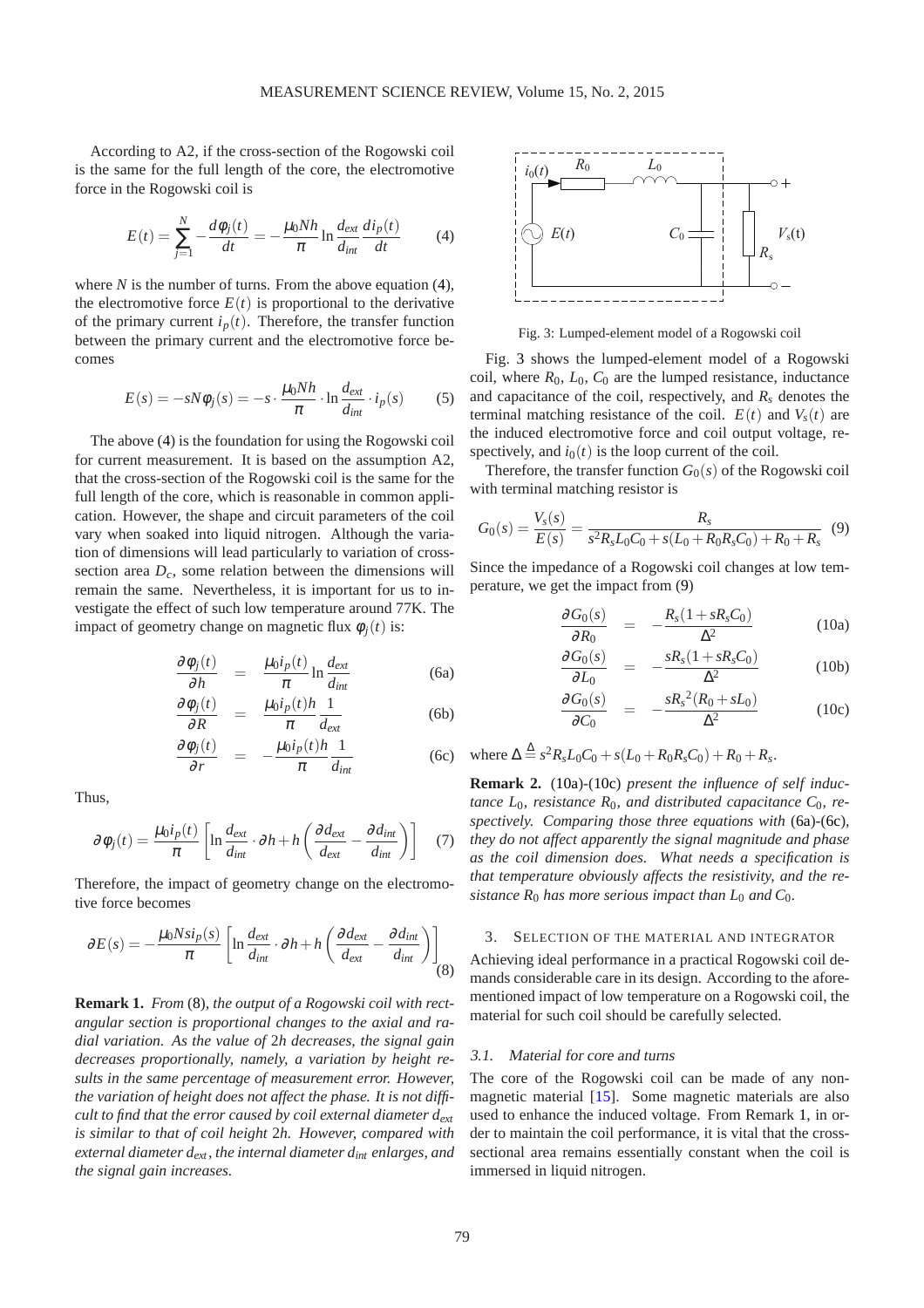Table 1: Linear thermal contraction [16, 17, 18]

| <b>Material</b>   | $\Delta l / l_{293} (10^{-4})$ 293 K to 80 K |
|-------------------|----------------------------------------------|
| A1                | 39.0                                         |
| Cu                | 30.2                                         |
| Pyrex glass       | 5.4                                          |
| $Al_2O_3$ ceramic | 15                                           |
| Stycast 2850 FT   | 47.8 (77 K)                                  |
| $G10(\perp)$      | 64                                           |
| G10(  )           | 21                                           |

However, almost all materials experience a change in physical dimension when cooled to cryogenic temperatures, which is usually referred to as thermal contraction. The contraction in volume can have profound effect on the design of devices operating at low temperature, largely because the thermal contractions of different materials, as well as their mechanical properties, vary considerably. Unfortunately, engineering devices operating in cryogenic systems are composed of a number of different materials, therefore, the interaction and matching of used materials becomes the major concern.

Integral thermal contraction of some materials is presented in Table 1. The coil conductor needs to be non-ferromagnetic material, thus iron and stainless steel are not suitable. Besides, the magnet wire on the market is usually made of copper, thus the copper magnet wire other than aluminum is used for the coil turns. From Table 1, the thermal contraction rate of the  $Al_2O_3$  ceramic and pyrex glass material is small, but they are more complicated to process and more brittle at low temperatures. From Table 1, the thermal contraction ratio of G10 type glass fiber reinforced epoxy composite materials is significantly anisotropic, which is inappropriate to the uniform requirement of the coil. Commonly used cryogenic temperature epoxy Stycast 2850 FT material with catalyst 24 LV has a thermal contraction rate of  $47.8 \times 10^{-4}$  at 77 K, and it is good of strength at cryogenic temperature and easy for plastics molding. Although its thermal contraction rate is larger than copper magnetic wire, the Stycast 2850 FT is used to build the coil core for its mechanical strength at cryogenic temperature. In order to decrease the linear expansion rate, some fiberglass is added to the coil core, and the fiberglass is carefully knitted to decrease the anisotropic.

## 3.2. Circuit of integrator

The processing circuit is composed of matching terminating resistor, amplifier, integrator, and a low-pass filter.

The overall parameters of the designed Rogowski coil are shown in Table 2, where  $M \triangleq \frac{\mu_0 N h}{\pi} \cdot \ln \frac{d_{ext}}{d_{int}}$  is the mutual inductance coefficient. The number of turns is decided according to the measurement dimension requirement and the frequency response from (5) and (9). To ensure that the coil has an appropriate damping, overshoot, and rise time, the terminating resistance should be [19]

$$
R_s = \frac{L_0}{\sqrt{2L_0C_0 - R_0^2 C_0^2}}
$$
(11)

Table 2: Rogowski coil parameters

| <b>Parameter</b>                   | Value $(300 K)$ |
|------------------------------------|-----------------|
| Inner diameter $d_{int}$ (mm)      | 25              |
| External diameter $d_{ext}$ (mm)   | 45              |
| Height $2h$ (mm)                   | 15              |
| Coil wire diameter $d_w$ (mm)      | 0.23            |
| Number of turns $N$                | 335             |
| Resistance $R_0(\Omega)$           | 5.79            |
| Self inductance $L_0$ ( $\mu$ H)   | 66.3            |
| Mutual inductance $M(\mu H)$       | 1.1815          |
| Distributed capacitance $C_0$ (pF) | 129             |

Namely,  $R_s = 507 \Omega$  for the designed rectangle cross section Rogowski coil.



Fig. 4: Circuit of integrator

Fig. 4 shows the circuit of integrator, which includes an amplifier, an integrator, and a low-pass filter. The amplifier is used to amplify the weak Rogowski coil output signal, and meanwhile, to increase the loading capacity. Since the output of the Rogowski coil characterizes the differential of the current to be determined, an integrator is applied to reconstruct the current. A large negative feedback resistance  $R_2$  is used to prevent the saturation caused by long term zero drift of the operational amplifier in the integrator. However, such kind of negative feedback integrator amplifies low frequency and direct current. Therefore, a large capacitance  $C_1$  is allocated before the integrator to suppress the unwanted direct or extremely low frequency interference signals. On the other hand, to eliminate the high frequency interference signal coupled in the signal channel, a low-pass filter is employed. The used low-pass filter is a second order Butterworth filter with cut-off frequency  $f_c = 2000$  Hz.

Consequently, we get the transfer function of the integrator from Fig. 4:

$$
G_{\rm int}(s) = -\frac{R_x}{R_y} \cdot \frac{sR_2C_1}{(1 + sR_1C_1)(1 + sR_2C_2)}
$$

$$
\cdot \frac{R_5/R_3}{1 + sC_4R_4R_5\left(\frac{1}{R_3} + \frac{1}{R_4} + \frac{1}{R_5}\right) + s^2C_3C_4R_4R_5}
$$
(12)

Thus, the transfer function of the designed current sensor is:

$$
G(s) = \frac{V_{out}(s)}{E(s)} = \frac{V_{out}(s)}{V_s(s)} \cdot \frac{V_s(s)}{E(s)} = G_{int}(s) \cdot G_0(s) \tag{13}
$$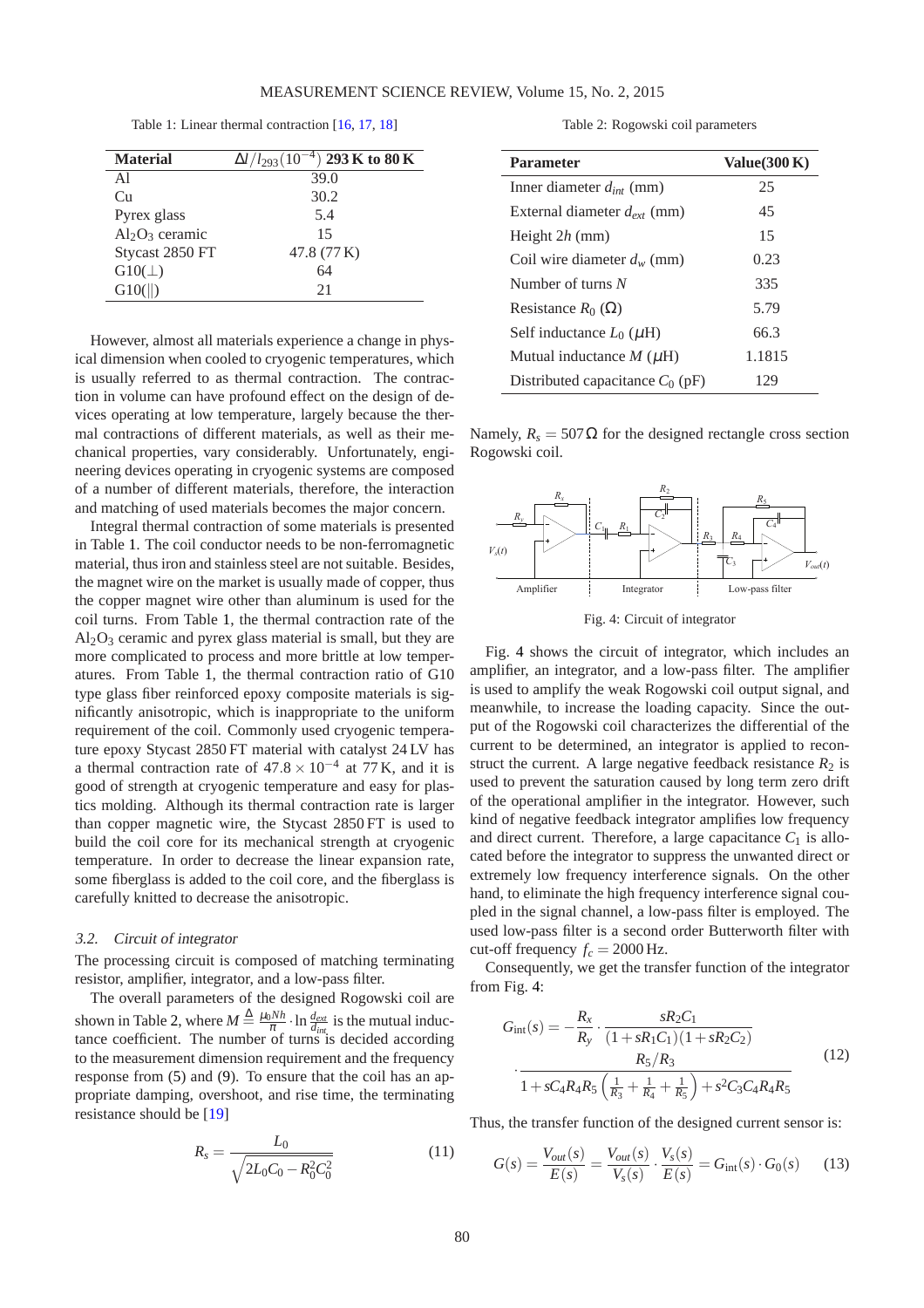where  $G_0(s)$  is denoted by (9), and  $G_{int}(s)$  is the transfer function of the integrator in (12).

According to reference [19], large negative feedback resistor  $R_2$  broadens the bandwidth, but too large a resistor makes the amplifier work under strong negative feedback and unstable. Therefore, the value of negative feedback resistor  $R_2$ in the integrator is chosen to be  $1 M\Omega$ . Taking the signal gain, bandwidth, and sensitivity into consideration, we choose  $R_1 = 10k\Omega$ ,  $C_2 = 0.5 \mu F$ . *C*<sub>1</sub> is used to suppress the unwanted very low frequency interference signal, which should be much larger than  $C_2$ . Thus,  $C_1$  is chosen to be  $10 \mu$ F.

As was mentioned before, the cut-off frequency of low-pass filter is 2000 Hz. Based on the Butterworth filter designing rules, denote  $C_3 = 5$  nF,  $C_4 = 470$  pF,  $R_3 = 20$  kΩ,  $R_4 = 40$  kΩ and  $R_5 = 66$  kΩ.

By adjusting the value of  $R<sub>x</sub>$ , we set the proportional coefficient of this Rogowski coil current transducer to be 400. Namely, the rated output of integrator is 5V, while the primary conductor current is 2000 A. First, let  $R<sub>v</sub> = 1$  k $\Omega$ , then  $R<sub>x</sub>$  is approximately 3.3 kΩ.



Fig. 5: Bode diagram of current transducer

Fig. 5 shows the bode diagram of the Rogowski coil current transducer based on (9) and (12). The low and high cut-off frequency at 3 dB is 1.67 Hz and 2000 Hz, respectively. The purpose of this design is to measure the current change of the HTS tape for power system application, and the current does not change as fast as the pulsed one. Therefore, a high cut-off frequency of 2000 Hz is introduced to suppress the high frequency interference. On the other hand, the low-frequency or DC component of the input current is not linearly amplified as the middle-frequency band is, and the low-frequency interference may be amplified. Thus, a low cut-off frequency about 1.67 Hz is selected.

**Remark 3.** *Within the above settings, the values of the designed Rogowski coil at 300 K are shown in Table 2. When soaked in liquid nitrogen at 77 K, the coil shrinks about* 0.5%*, namely, the height* 2*h becomes about 14.925 mm and the external diameter becomes about 44.775 mm. However, the inner diameter enlarges about* 0.5%*. Therefore, according to*



(7)*, the impact of geometry change on the electromotive force is* −2.2%*, which affects the final output with the same proportion.*

Fig. 6: Variation of  $V_s(t)$  caused by circuit parameters: (a)  $R_s =$ 507 Ω, (b)  $R_s = 598.6$  Ω

Fig. 6 shows the variation of  $\frac{\Delta V_s(t)}{V_s(t)} \times 100\%$  caused by circuit parameters from (9). The conductor resistivity decreases and the permittivity and permeability of used materials changes at low temperature. However, no permittivity and permeability value of the used coil core material epoxy Stycast 2850 FT is known, neither at room nor low temperature. It is believed that the variation of permittivity value and dimension affects the capacitance, and permeability value and dimension affects the inductance. According to our test, the circuit parameters in Fig. 3 vary from  $R_0 = 5.79 \Omega$ ,  $L_0 = 66.3 \,\mu H$  and  $C_0 = 129 \,\text{pF}$  to  $R_0 = 1.23 \,\Omega$ ,  $L_0 = 81.7 \,\mu H$ and  $C_0 = 114 pF$ .

Fig. 6(a) shows the variation expressed as a percentage under the condition that the terminating resistance in (11) is calculated within parameters given at room temperature, i.e.  $R_s = 507 \Omega$ . It is not difficult to see that the variation of resistance  $R_0$  has a more serious impact as was described in Remark 2, and the inductance has a positive deviation while the capacitance and resistance gets a negative one. Besides, the influence of self inductance and distributed capacitance increases as the frequency enlarges from 1.67 Hz to 2000 Hz.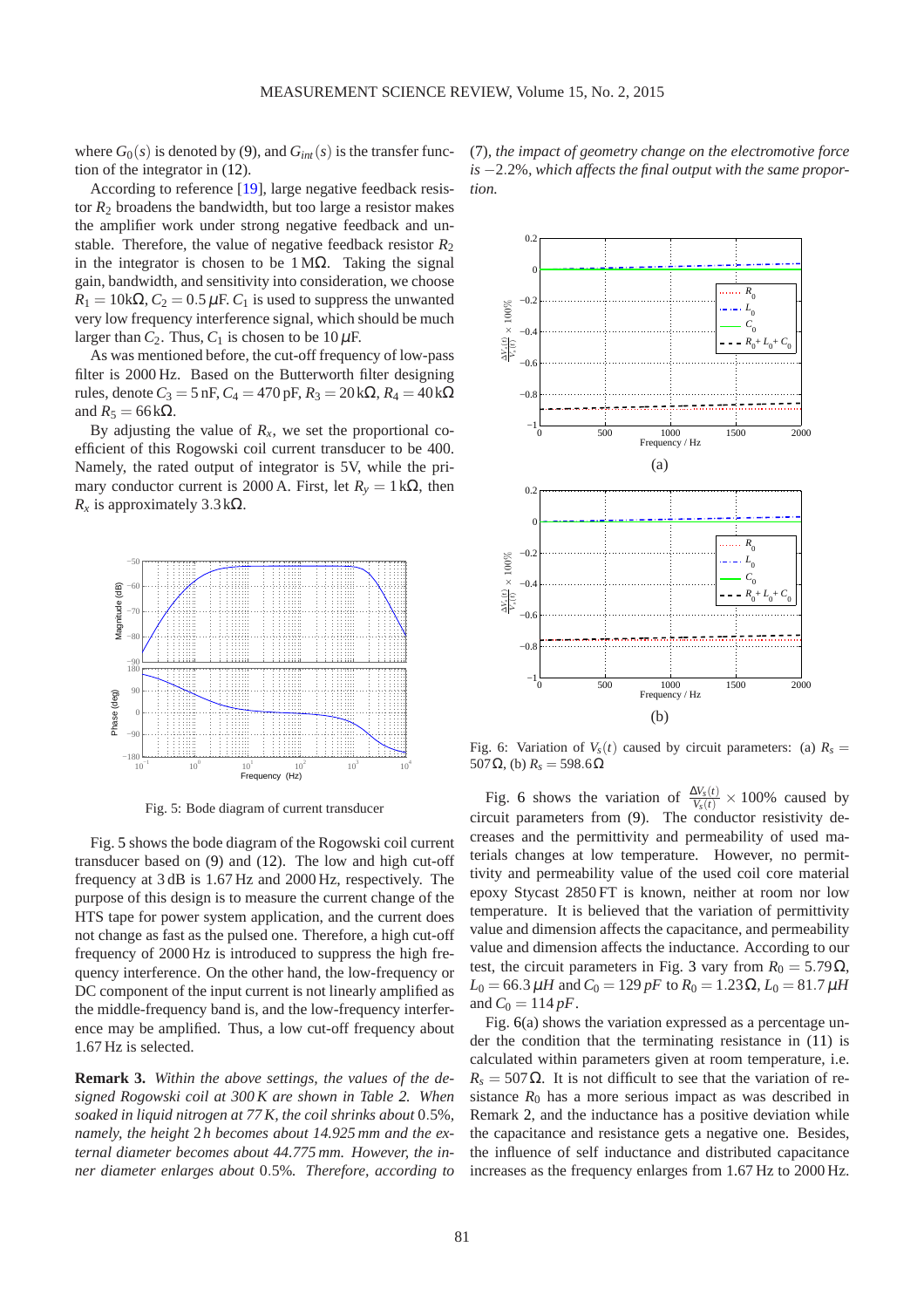The capacitive reactance of  $X_{C_0} = \frac{1}{2\pi f_c C_0}$  varies from 617 kΩ to 698 k $\Omega$ , and the inductive reactance of  $X_{L_0} = 2\pi f_c L_0$  varies from 0.8327  $\Omega$  to 1.0262  $\Omega$ , respectively at 2000 Hz. Thus, from (9) we could see that the coil output voltage  $V_s(t)$  varies from  $0.9871E(t)$  to  $0.9956E(t)$ . Namely, the overall influence of self inductance  $L_0$ , resistance  $R_0$ , and distributed capacitance  $C_0$  is  $-0.86\%$ , which affects the final output with the same proportion as the geometry change does.

Fig. 6(b) shows the variation when the terminal matching resistance in (11) is calculated within parameters given at low temperature (77 K), i.e.  $R_s = 598.6$  Ω. Compared with Fig. 6(a), the influence of the circuit parameters variation is slightly smaller. This is due to the increase in the terminal matching resistance  $R_s$ , and the impedance variation of the coil is relatively smaller than that within  $R_s = 507 \Omega$ . Similarly, the overall influence of self inductance  $L_0$ , resistance *R*<sub>0</sub>, and distributed capacitance  $C_0$  is  $-0.73\%$ , is smaller than the  $-0.86\%$  in Fig. 6(a).

# 4. MEASUREMENT OF HTS COILS CURRENT SHARING

Since the current distribution of parallelized HTS coil is crucial for the safety operation of superconducting equipments, we have to measure the current sharing without current lead at low temperature in order to overcome the impact of additional copper current lead impedance. First, we have to calibrate the designed Rogowski coil at low temperature. Thus, the coils are used for the measurement of current sharing in steady and dynamic states.

# 4.1. Calibration of Rogowski coil in liquid nitrogen

After the design and testing of the Rogowski coil at room temperature, we calibrate the current sensor in room temperature. Thus, the relationship between the coil output  $V_s(t)$  and the output of integrator  $V_{out}(t)$  can be obtained exactly, and denote  $V_{out}(t) = F(V_s(t))$ . Since the integrator and the matching resistor  $R_s$  are not changed when the coil is plugged into cryogenic temperature, the function  $F(\cdot)$  does not change. However, since the relationship between the primary current  $i_p(t)$ and the coil output  $V_s(t)$  changes, we have to further calibrate it in liquid nitrogen environment according to the aforementioned impact of low temperature on the coil output [20, 21].

The developed Rogowski coil is calibrated in liquid nitrogen at 77 K, and several Hall-effect current sensors with different measuring range and a bandwidth from DC-10 kHz are used as reference. Fig. 7 shows the measured current error versus reference current at various frequencies of 1.67 Hz, 10 Hz, 20 Hz, 50 Hz, 100 Hz, 200 Hz, 500 Hz, 1000 Hz, and 2000 Hz. A repeat experiment has produced similar results that the measured current error at the range of 0∼10% rated current is larger than 1.0%, and the linearity of the sensor output is better than 0.5% at the range of 10%∼100% rated current. Therefore, this coil is not appropriate for the measurement of current lower than 100 Arms. Furthermore, more than 10 times of repeat experimental results show that the measurement error difference at different frequencies is less than



Fig. 7: Measured current error versus reference current at various frequencies



Fig. 8: Measured current error versus reference current at 50 Hz

0.1%. However, the measurement accuracy reduces to about 0.5% when the current frequency approaches to the low-cutoff frequency 1.67 Hz and high-cutoff frequency 2000 Hz.

Fig. 8 shows the measured current carried out by the designed Rogowski coil after calibration in liquid nitrogen at 50 Hz. It is not difficult to see that the measured current error at the range of 10%∼90% rated current is less than 0.5%, which is consistent with the results in Fig. 7. However, when the reference current is less than 10% of the rated current, the percentage of the measured error increases. The measured error is about -15% when the primary current of the coil is 2 Arms. On the other hand, when the reference current is larger than 100%, the measured error increases too, where the measured error is about -0.8% at 150% rated current. It is due to the magnetic-frequency response becoming nonlinear, as shown in Fig. 5.

## 4.2. HTS coils current sharing

With the calibrated low temperature Rogowski coils, we could measure the current sharing of HTS coils at both steady and dynamic states. The used coils are made of Bi2223 from Sumitomo with critical current around 170 A.

Fig. 9a presents the structure of the connection, which shows that the current lead of HTS coil B is longer than that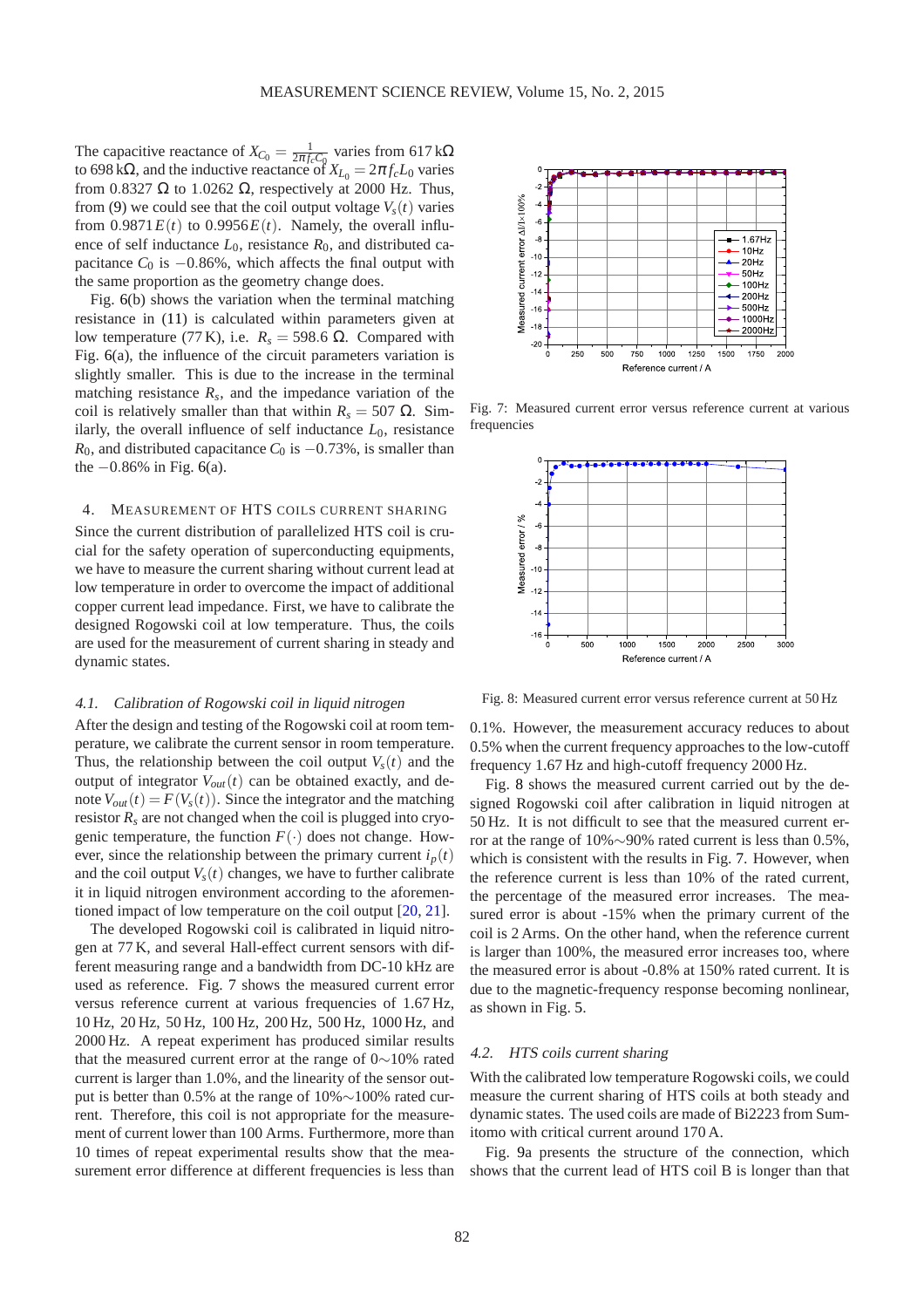

Fig. 9: Testing of paralleled HTS coils current sharing

of HTS coil A. As the resistance of superconducting coil is far lower than the current lead made of copper, the current sharing of the two coils is determined by the coil inductance and the current lead resistance. From Fig. 9b, *R<sup>A</sup>* denotes the resistance of branch A including the current lead resistance, the contact resistance and the superconducting coil AC resistance, and *R<sup>B</sup>* denotes the resistance of branch B. Besides, *L<sup>A</sup>* and *L<sup>B</sup>* denotes the inductance of branch A and B, respectively. In this experiment,  $L_A = L_B = 129 \,\mu$ H, but it is difficult to make a distinction between *R<sup>A</sup>* and *RB*. Nevertheless, the resistance is far lower than the reactance of the coil. However, since the contact resistance and the coil AC resistance of both coils are almost the same, the longer current lead of branch B makes  $R_A \neq R_B$ . According to the testing results,  $R_A$  and  $R_B$  are less than  $50 \mu \Omega$  at steady state. Therefore, circuit impedance of each branch is determined mainly by coil reactance at steady state.

Fig. 10 shows the current of each branch in Fig. 9 at steady state, where  $I_A$ ,  $I_B$ ,  $I_0$  denote the measured current of branch A, branch B, and the reference main circuit, respectively, and  $I_A + I_B$  indicates the main current calculated from the branches.  $I_A$ ,  $I_B$  are acquired from the calibrated Rogowski coils. It is not difficult to find that the calculated current is similar to the reference one with a bias less than 0.5%, namely, the designed Rogowski coils work well in a cryogenic environment.

Fig. 11 shows the current of each branch in Fig. 9 at quench. Large current exceeding the critical current makes both of the paralleled superconducting coils quench quickly, and their resistance rise fast. Therefore, the circuit impedance of each branch is determined mainly by coil resistance other than coil inductance. Consequently, compared with Fig. 10, the difference between  $I_A$  and  $I_B$  is much smaller. Still, we can see



Fig. 10: Current sharing at steady state: (a) Current of each branch, (b) Measured current error  $\Delta I = I_0 - (I_A + I_B)$ 

that the calculated current  $I_A + I_B$  is almost the same as the reference  $I_0$  with a bias no more than  $0.5\%$ .

## 5. CONCLUSION

Several Rogowski coils are designed for cryogenic environment application. The impact of low temperature on the coil is carefully discussed, which shows that the thermal contraction changes the coil output proportionally. The precision of the Rogowski coil for current measurement can be better than 0.5% after calibration. Using the designed low temperature Rogowski coil for current sharing of HTS coils, we could see that the resistance of current lead affects the current distribution for each branch at steady state. As the resistance of HTS coil rises after quench, the current on each branch varies gradually.

#### 6. ACKNOWLEDGEMENT

This research was supported by the National Science Foundation of China (61403361, 51477168), the Ministry of Sciences and Technology of China (2012AA050403), and Jiangsu Province of China(BY2012245).